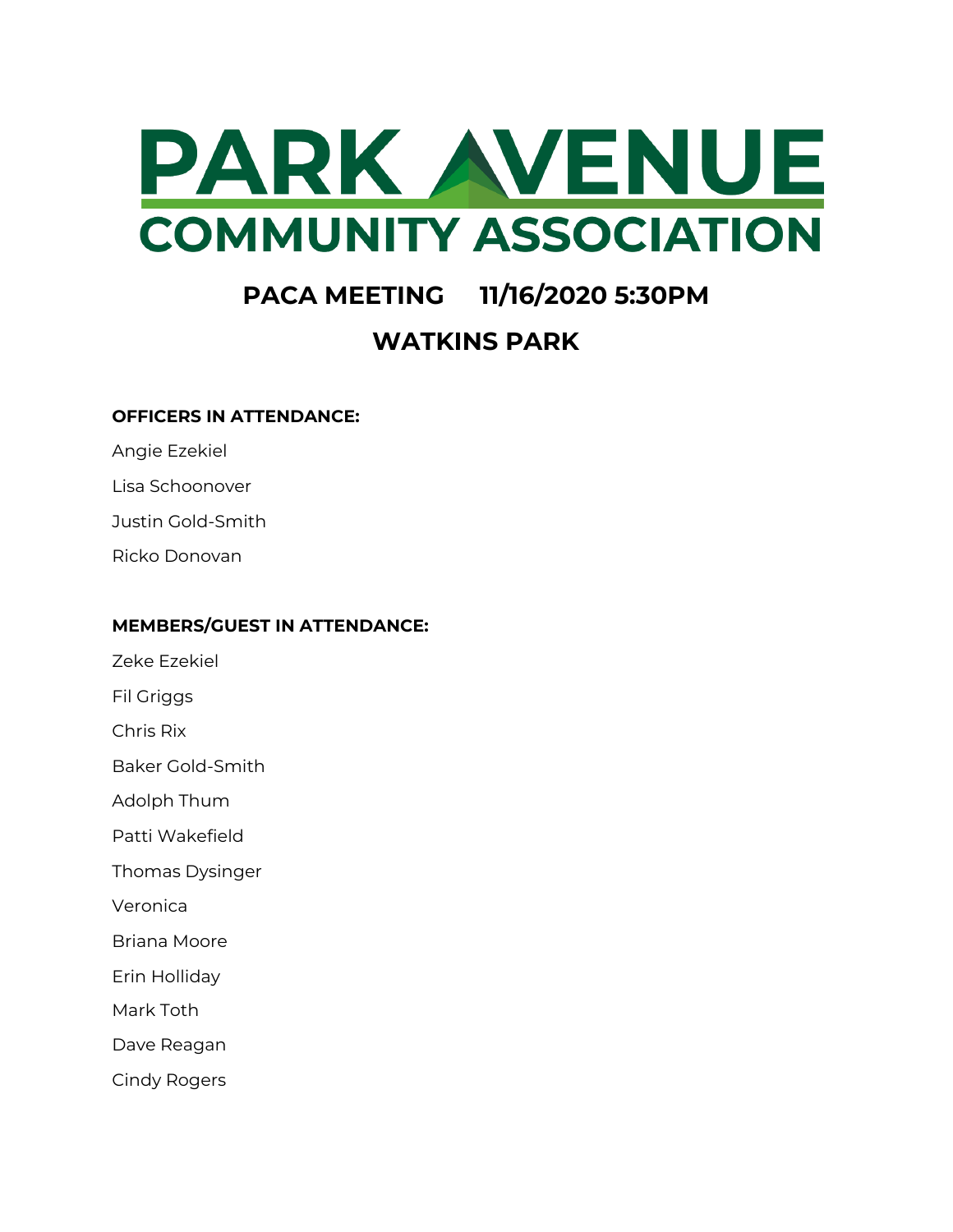Laney Carlson Jan Clark Gail McKee C. Todd Call to order by PACA president Angie Ezekiel

### **OLD BUSINESS**

Treasurer's report by PACA VP Justin Gold-Smith

Current bank account balance 14,965.48 -accounting for donations, membership fees, banner sponsorship.

Garland County business by J.P. Dave Reagan No Garland County updates. The next meeting is Tuesday Nov. 23-public welcome

The Park Ave Community Garden will have a bonfire in the near future. Be sure to check the PACA website for dates and time.

Watkins Memorial Park update by Angie Ezekiel

Construction continues, official opening will be Spring 2021. Currently, waiting on arrival of bathrooms.

Light Uptown project update by Zeke Ezekiel

The Light Uptown committee has secured 2-3 bids for electrical work. Will review the bids and present to city officials, along with funding for Park Ave's share of the work.

PACA Website Forum & Neighborhood Watch update by Justin Gold-Smith

Website forum will provide a focused discussion on a variety of topics pertinent to the Historic Park Avenue neighborhood. Topics may include feral cats, meetings, neglected properties etc